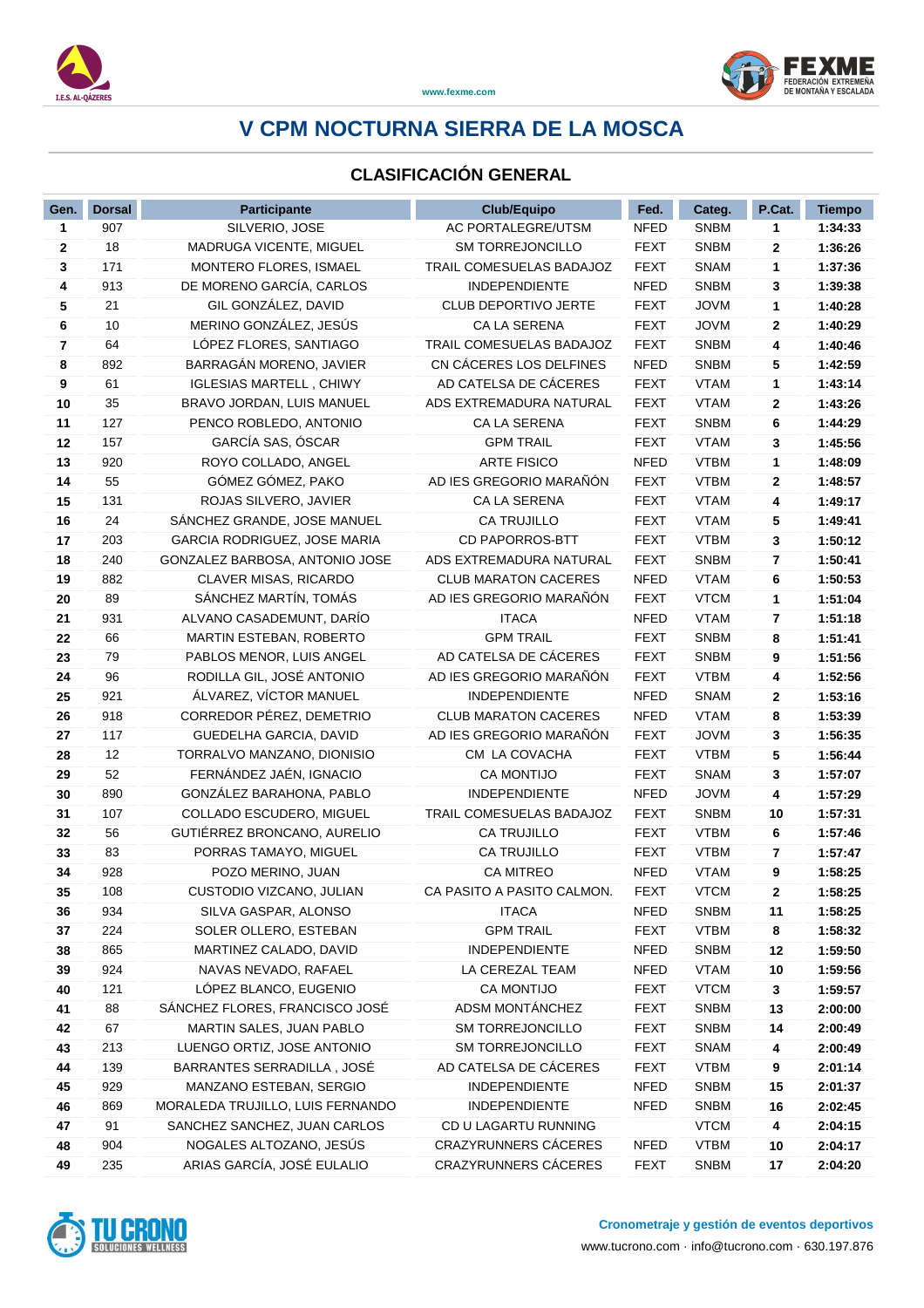| Gen.     | <b>Dorsal</b> | <b>Participante</b>                | Club/Equipo                 | Fed.        | Categ.                     | P.Cat.       | <b>Tiempo</b> |
|----------|---------------|------------------------------------|-----------------------------|-------------|----------------------------|--------------|---------------|
| 50       | 45            | DELLANO GINÉS, ÁLVARO              | CRAZYRUNNERS CÁCERES        | <b>FEXT</b> | <b>SNBM</b>                | 18           | 2:04:21       |
| 51       | 860           | ALONSO PIÑERO, DANIEL              | <b>INDEPENDIENTE</b>        | <b>FNAC</b> | <b>SNBM</b>                | 19           | 2:04:23       |
| 52       | 128           | PENCO ROBLEDO, CARMEN              | CLUB ATLETISMO LA SERENA    | <b>FEXT</b> | <b>SNBF</b>                | 1            | 2:04:37       |
| 53       | 120           | JIMÉNEZ SÁNCHEZ, JUAN MANUEL       | <b>CLUB DEPORTIVO JERTE</b> | <b>FEXT</b> | <b>SNBM</b>                | 20           | 2:04:44       |
| 54       | 103           | BERNAL GONZALEZ, RAFAEL            | TRAIL COMESUELAS BADAJOZ    | <b>FEXT</b> | <b>VTCM</b>                | 5            | 2:05:01       |
| 55       | 125           | OSMA CORDERO, JACINTO              | SOC.MONTAÑEROS              | <b>FEXT</b> | <b>VTBM</b>                | 11           | 2:05:35       |
| 56       | 159           | GÓMEZ BARRIOS, JOSÉ MARÍA          | TRAIL COMESUELAS BADAJOZ    | <b>FEXT</b> | <b>VTAM</b>                | 11           | 2:06:44       |
| 57       | 90            | SÁNCHEZ NÚÑEZ, SEVERIANO           | <b>SM TORREJONCILLO</b>     | <b>FEXT</b> | <b>VTBM</b>                | 12           | 2:07:42       |
| 58       | 57            | HERNÁNDEZ CARRETERO, ANTONIO       | CD U LAGARTU RUNNING        | <b>FEXT</b> | <b>SNAM</b>                | 5            | 2:07:58       |
| 59       | 251           | TEOMIRO MACIAS, JOSÉ CARLOS        | AD CATELSA DE CÁCERES       | <b>FEXT</b> | <b>VTAM</b>                | 12           | 2:08:00       |
| 60       | 902           | RUBIALES LORO, MANE                | <b>INDEPENDIENTE</b>        | <b>NFED</b> | <b>VTAM</b>                | 13           | 2:08:50       |
| 61       | 191           | FERNÁNDEZ TORRES, FRANCISCO        | <b>INDEPENDIENTE</b>        | <b>FEXT</b> | <b>VTBM</b>                | 13           | 2:09:07       |
| 62       | 923           | DEL VIEJO GRAGERA, MANUEL          | AD VEGAS BAJAS              | <b>NFED</b> | <b>JOVM</b>                | 5            | 2:09:40       |
| 63       | 889           | DIAZ GONZALEZ, FERNANDO            | <b>INDEPENDIENTE</b>        | <b>NFED</b> | <b>SNAM</b>                | 6            | 2:10:10       |
| 64       | 95            | SIERRA MURIEL, JULIO               | CRAZYRUNNERS CÁCERES        | <b>FEXT</b> | <b>SNBM</b>                | 21           | 2:11:07       |
| 65       | 897           | SÁNCHEZ JIMÉNEZ, ANTONIO           | <b>INDEPENDIENTE</b>        | <b>NFED</b> | <b>SNBM</b>                | 22           | 2:11:22       |
| 66       | 905           | MUÑOZ BERNARDO, FRANCISCO JOSE     | <b>INDEPENDIENTE</b>        | <b>NFED</b> | <b>VTAM</b>                | 14           | 2:11:24       |
| 67       | 894           | SAAVEDRA ÁLVAREZ, JOSE ANTONIO     | <b>INDEPENDIENTE</b>        | <b>NFED</b> | <b>VTBM</b>                | 14           | 2:12:13       |
| 68       | 898           | CILLÁN MUÑOZ, DAVID                | <b>INDEPENDIENTE</b>        | <b>NFED</b> | <b>SNBM</b>                | 23           | 2:13:47       |
| 69       | 241           | GUILLÉN PRIETO, LUIS MIGUEL        | <b>GPM TRAIL</b>            | <b>FEXT</b> | <b>SNBM</b>                | 24           | 2:13:54       |
| 70       | 239           | DIAZ VILLAR, FRANCISCO JAVIER      | TRAIL COMESUELAS BADAJOZ    | FEXT        | <b>VTBM</b>                | 15           | 2:14:51       |
| 71       | 864           | TAPIA, CARLOS                      | <b>INDEPENDIENTE</b>        | <b>NFED</b> | <b>VTAM</b>                | 15           | 2:15:28       |
| 72       | 901           | LÓPEZ MARTIN, MIGUEL ANGEL         | <b>SM TORREJONCILLO</b>     | <b>NFED</b> | <b>VTAM</b>                | 16           | 2:17:28       |
| 73       | 877           | ALVAREZ MENDEZ, DAVID              | <b>INDEPENDIENTE</b>        | <b>NFED</b> | <b>VTAM</b>                | 17           | 2:18:00       |
| 74       | 881           | BRAVO PANIAGUA, DESAM              | <b>FONDISTAS MORALOS</b>    | <b>NFED</b> | <b>VTBM</b>                | 16           | 2:19:14       |
| 75       | 866           | SANTOS SANTANO, PABLO              | <b>INDEPENDIENTE</b>        | <b>NFED</b> | <b>VTAM</b>                | 18           | 2:19:57       |
| 76       | 62            | LARRE, ANTONY                      | AD CATELSA DE CÁCERES       | <b>FEXT</b> | <b>VTAM</b>                | 19           | 2:19:58       |
| 77       | 228           | CRESPO MAHILLO, FC.O. JAVIER       | CD U LAGARTU RUNNING        | <b>FEXT</b> | <b>VTAM</b>                | 20           | 2:20:55       |
| 78       | 871           | MATEOS NAVARRO, CARLOS ANTONIO     | <b>INDEPENDIENTE</b>        | <b>NFED</b> | <b>SNAM</b>                | 7            | 2:22:18       |
| 79       | 911           | GARCÍA CASQUERO, DAVID             | CRAZYRUNNERS CÁCERES        | <b>NFED</b> | <b>VTAM</b>                | 21           | 2:22:25       |
| 80       | 253           | TORIL TIRADOS, JORGE               | CRAZYRUNNERS CÁCERES        | <b>FEXT</b> | <b>SNBM</b>                | 25           | 2:22:25       |
| 81       | 868           | DELGADO CASADO, JOSÉ MARÍA         | INDEPENDIENTE               | <b>NFED</b> | <b>VTAM</b>                | 22           | 2:22:26       |
| 82       | 909           | ALONSO CALVO, CARLOS               | INDEPENDIENTE               | <b>NFED</b> | <b>SNBM</b>                | 26           | 2:23:21       |
| 83       | 883           | MARCELO MARTIN, JUAN CARLOS        | <b>INDEPENDIENTE</b>        | <b>NFED</b> | <b>VTBM</b>                | 17           | 2:23:42       |
| 84       | 884           | PLATA ROSADO, JUAN CARLOS          | <b>CLUB MARATON CACERES</b> | <b>NFED</b> | <b>VTBM</b>                | 18           | 2:23:58       |
| 85       | 879           | NIETO GÓMEZ, SONIA                 | ATLETISMO ARJONA            | <b>NFED</b> | <b>VTAF</b>                | 1            | 2:24:50       |
| 86       | 874           | TIZON GALLEGO, TERESA              | <b>CLUB MARATON CACERES</b> | <b>NFED</b> | <b>VTAF</b>                | 2            | 2:25:07       |
| 87       | 249           | SÁNCHEZ AVILA, FRANCISCO MANUEL    | <b>INDEPENDIENTE</b>        | <b>FEXT</b> | <b>SNBM</b>                | 27           | 2:25:41       |
| 88       | 863           | HERNÁNDEZ MARTÍN, ALFONSO          | INDEPENDIENTE               | <b>NFED</b> | <b>VTAM</b>                | 23           | 2:26:07       |
| 89       | 85            | RAMOS SOSA, RUBEN                  | <b>CA MONTIJO</b>           | <b>FEXT</b> | <b>VTAM</b>                | 24           | 2:26:39       |
| 90       | 245           | PÉREZ CRUZ, LEONARDO               | CA MONTIJO                  | <b>FEXT</b> | <b>VTAM</b>                | 25           | 2:26:39       |
|          | 867           | GALLANA ÁLVAREZ, MANUEL            | <b>INDEPENDIENTE</b>        | <b>NFED</b> | <b>VTAM</b>                |              |               |
| 91<br>92 | 237           | CARRETERO SANTOS, FRANCISCO JOSÉ   | ADS EXTREMADURA NATURAL     |             |                            | 26<br>28     | 2:26:39       |
|          |               | BARBOSA LOPEZ, MARIA DEL CARMEN    | ADS EXTREMADURA NATURAL     | <b>FEXT</b> | <b>SNBM</b><br><b>SNBF</b> |              | 2:27:10       |
| 93       | 236           |                                    |                             | <b>FEXT</b> |                            | $\mathbf{2}$ | 2:27:10       |
| 94       | 42            | DEL VIEJO GARCÍA, MANUEL           | AD VEGAS BAJAS              | <b>FEXT</b> | <b>VTBM</b>                | 19           | 2:27:13       |
| 95       | 899           | MATEOS HERNANDEZ, JUAN ANGEL       | <b>B-TRAIL</b>              | NFED        | <b>VTBM</b>                | 20           | 2:27:17       |
| 96       | 878           | CASARES TOBÍAS, PEDRO JESÚS        | <b>INDEPENDIENTE</b>        | <b>NFED</b> | <b>SNAM</b>                | 8            | 2:27:21       |
| 97       | 876           | CAMBERO GARCIA, JULIO              | <b>INDEPENDIENTE</b>        | <b>NFED</b> | <b>VTCM</b>                | 6            | 2:27:21       |
| 98       | 59            | HERNÁNDEZ SÁNCHEZ, ANTONIO NEMESIO | CD U LAGARTU RUNNING        | <b>FEXT</b> | <b>VTCM</b>                | 7            | 2:27:34       |
| 99       | 922           | GUILLÉN PEÑAFIEL, REBECA           | INDEPENDIENTE               | <b>NFED</b> | <b>SNAF</b>                | 1            | 2:27:39       |
| 100      | 84            | PULIDO PINO, AGUSTIN               | INDEPENDIENTE               | <b>FEXT</b> | <b>VTAM</b>                | 27           | 2:27:49       |
| 101      | 906           | ÁVILA ROMÁN, JOSÉ MARÍA            | INDEPENDIENTE               | <b>NFED</b> | <b>SNBM</b>                | 29           | 2:27:56       |
| 102      | 862           | GALÁN LUCAS, JAVIER                | INDEPENDIENTE               | <b>NFED</b> | <b>SNAM</b>                | 9            | 2:29:27       |
| 103      | 933           | CASTILLO LAJAS, SARA               | <b>ITACA</b>                | <b>NFED</b> | <b>VTAF</b>                | 3            | 2:30:30       |
| 104      | 927           | HERNANDEZ CANDELARIO, ANTONIO      | ACS                         | <b>NFED</b> | <b>SNAM</b>                | 10           | 2:30:42       |
| 105      | 41            | COBOS MARTIN, MIGUEL ANGEL         | CLUB DEPORTIVO JERTE        | <b>FEXT</b> | <b>VTCM</b>                | 8            | 2:30:52       |
| 106      | 891           | HURTADO ALCAIDE, FELIX             | INDEPENDIENTE               | <b>NFED</b> | <b>VTCM</b>                | 9            | 2:31:07       |

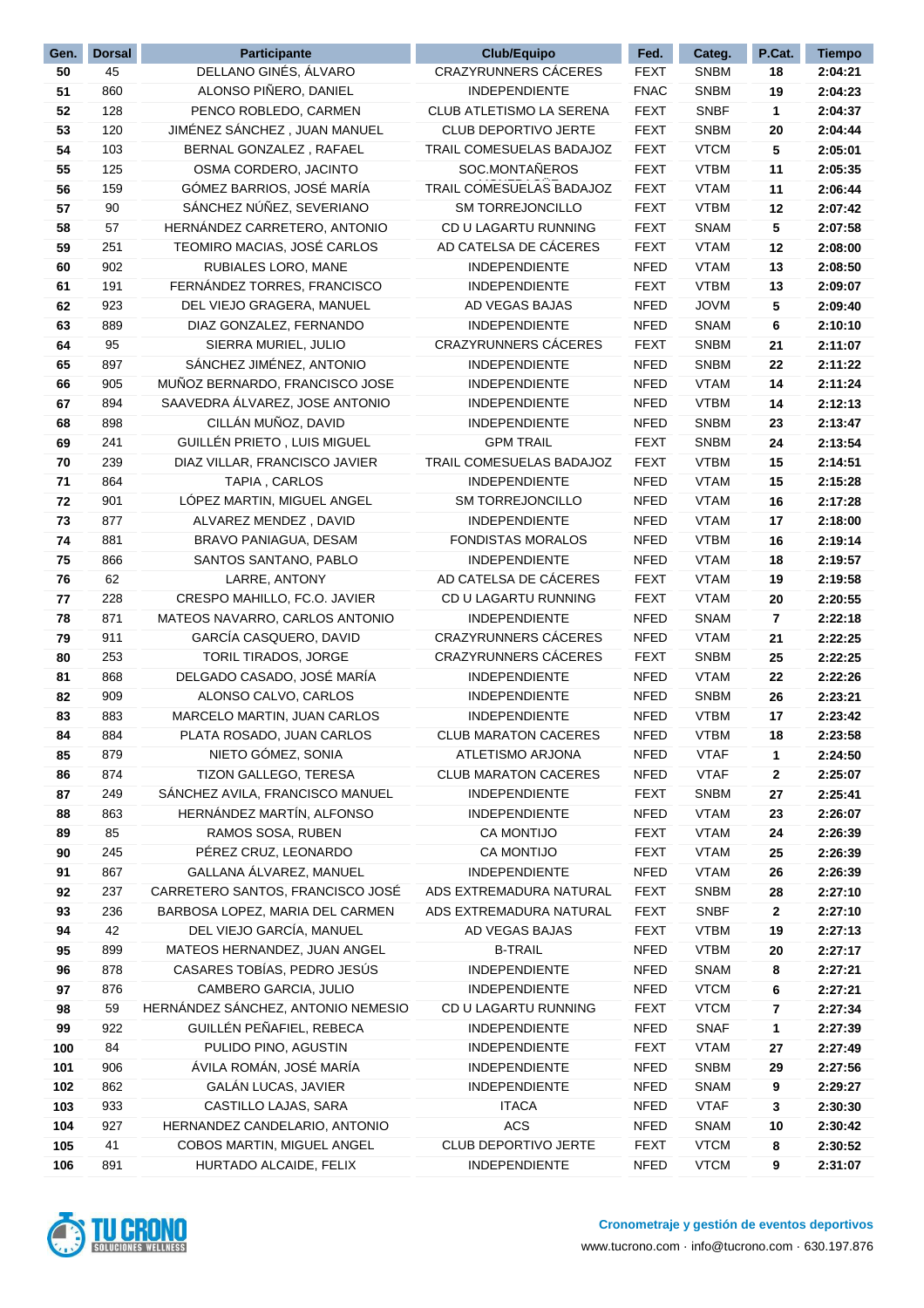| Gen. | <b>Dorsal</b> | <b>Participante</b>              | <b>Club/Equipo</b>          | Fed.        | Categ.      | P.Cat. | <b>Tiempo</b> |
|------|---------------|----------------------------------|-----------------------------|-------------|-------------|--------|---------------|
| 107  | 248           | SALAS CASTUERA, ALBERTO          | SM C.P. VALCORCHERO         | <b>FEXT</b> | <b>SNAM</b> | 11     | 2:31:19       |
| 108  | 230           | LAJAS FERNÁNDEZ, VANESSA         | <b>CRAZYRUNNERS CÁCERES</b> | <b>FEXT</b> | <b>SNBF</b> | 3      | 2:34:56       |
| 109  | 895           | FRANCO MASA, CLEMENTE            | <b>TOMATE RUNNING</b>       | <b>NFED</b> | <b>VTBM</b> | 21     | 2:35:53       |
| 110  | 910           | MARTÍNEZ SILVA, ANTONIO          | <b>INDEPENDIENTE</b>        | <b>NFED</b> | <b>VTBM</b> | 22     | 2:36:54       |
| 111  | 917           | MATAS RIVERO, JOSE               | <b>INDEPENDIENTE</b>        | <b>NFED</b> | <b>VTBM</b> | 23     | 2:36:54       |
| 112  | 896           | PÉREZ JIMÉNEZ, JAVIER            | <b>INDEPENDIENTE</b>        | <b>NFED</b> | <b>VTAM</b> | 28     | 2:37:14       |
| 113  | 914           | DEL AMO PINO, LUIS               | <b>INDEPENDIENTE</b>        | <b>NFED</b> | <b>SNAM</b> | 12     | 2:38:03       |
| 114  | 893           | MENDOZA GENERELO, JOSÉ LUIS      | <b>INDEPENDIENTE</b>        | <b>NFED</b> | <b>VTCM</b> | 10     | 2:39:17       |
| 115  | 936           | MONTES MORENO, JAVIER            | <b>INDEPENDIENTE</b>        | <b>FEXT</b> | <b>VTAM</b> | 29     | 2:39:19       |
| 116  | 880           | SEVILLA BRAVO, SERGIO            | <b>INDEPENDIENTE</b>        | <b>NFED</b> | <b>SNAM</b> | 13     | 2:40:05       |
| 117  | 930           | BARQUILLA BARQUILLA, FRANCISCO   | ESC. ATL. CÁCERES           | <b>NFED</b> | <b>VTCM</b> | 11     | 2:40:14       |
| 118  | 875           | VIDIGAL MARTÍNEZ, JUAN FRANCISCO | <b>INDEPENDIENTE</b>        | <b>NFED</b> | <b>VTAM</b> | 30     | 2:40:15       |
| 119  | 94            | SIERRA DE LA ROSA, MARÍA LUISA   | CA PASITO A PASITO CALMON.  | <b>FEXT</b> | <b>VTAF</b> | 4      | 2:40:21       |
| 120  | 912           | LOZANO ALONSO, MANUEL            | <b>INDEPENDIENTE</b>        | <b>NFED</b> | <b>SNBM</b> | 30     | 2:40:40       |
| 121  | 888           | <b>BECHADLI, BRAHIM</b>          | AD CATELSA DE CÁCERES       | <b>NFED</b> | <b>SNAM</b> | 14     | 2:42:39       |
| 122  | 915           | FERNANDEZ SALVATIERRA, ANTONIO   | QUERCUS CLÍNICA DENTAL      | <b>NFED</b> | <b>SNAM</b> | 15     | 2:44:51       |
| 123  | 925           | BERMEJO MANJÓN, MIGUEL           | <b>INDEPENDIENTE</b>        | <b>NFED</b> | <b>SNBM</b> | 31     | 2:45:38       |
| 124  | 926           | <b>GARCIA BAQUERO, JULIAN</b>    | <b>INDEPENDIENTE</b>        | <b>NFED</b> | <b>SNAM</b> | 16     | 2:45:38       |
| 125  | 244           | MÉNDEZ SEVILLA, JUAN             | AS.MULT. EL MOSQUETÓN       | <b>FEXT</b> | <b>VTCM</b> | 12     | 2:49:23       |
| 126  | 246           | POZO SANMARTIN, JOSE CARLOS      | <b>INDEPENDIENTE</b>        | <b>FEXT</b> | <b>VTCM</b> | 13     | 2:50:46       |
| 127  | 243           | JORGE SILVA, LOLA                | <b>INDEPENDIENTE</b>        | <b>FEXT</b> | <b>VTAF</b> | 5      | 2:50:46       |
| 128  | 887           | MANGUT PONCE DE LEÓN, LUIS       | <b>INDEPENDIENTE</b>        | <b>NFED</b> | <b>SNAM</b> | 17     | 2:51:28       |
| 129  | 252           | MOUSTACHE, JEROME                | AD CATELSA DE CÁCERES       | <b>FEXT</b> | <b>VTAM</b> | 31     | 2:53:57       |
| 130  | 76            | MURILLO FERNÁNDEZ, JARA          | CA TRUJILLO                 | <b>FEXT</b> | <b>SNAF</b> | 2      | 3:02:26       |
| 131  | 903           | GARCÍA LÓPEZ, MARIAN             | <b>B-TRAIL CACERES</b>      | <b>NFED</b> | <b>VTBF</b> | 1      | 3:11:09       |
| 132  | 242           | HIGUERO MORCUENDE, JOSE          | <b>INDEPENDIENTE</b>        | <b>FEXT</b> | <b>VTCM</b> | 14     | 3:11:09       |
| 133  | 873           | RUBIO CASERO, JUAN MANUEL        | <b>INDEPENDIENTE</b>        | <b>NFED</b> | <b>VTCM</b> | 15     | 3:50:08       |

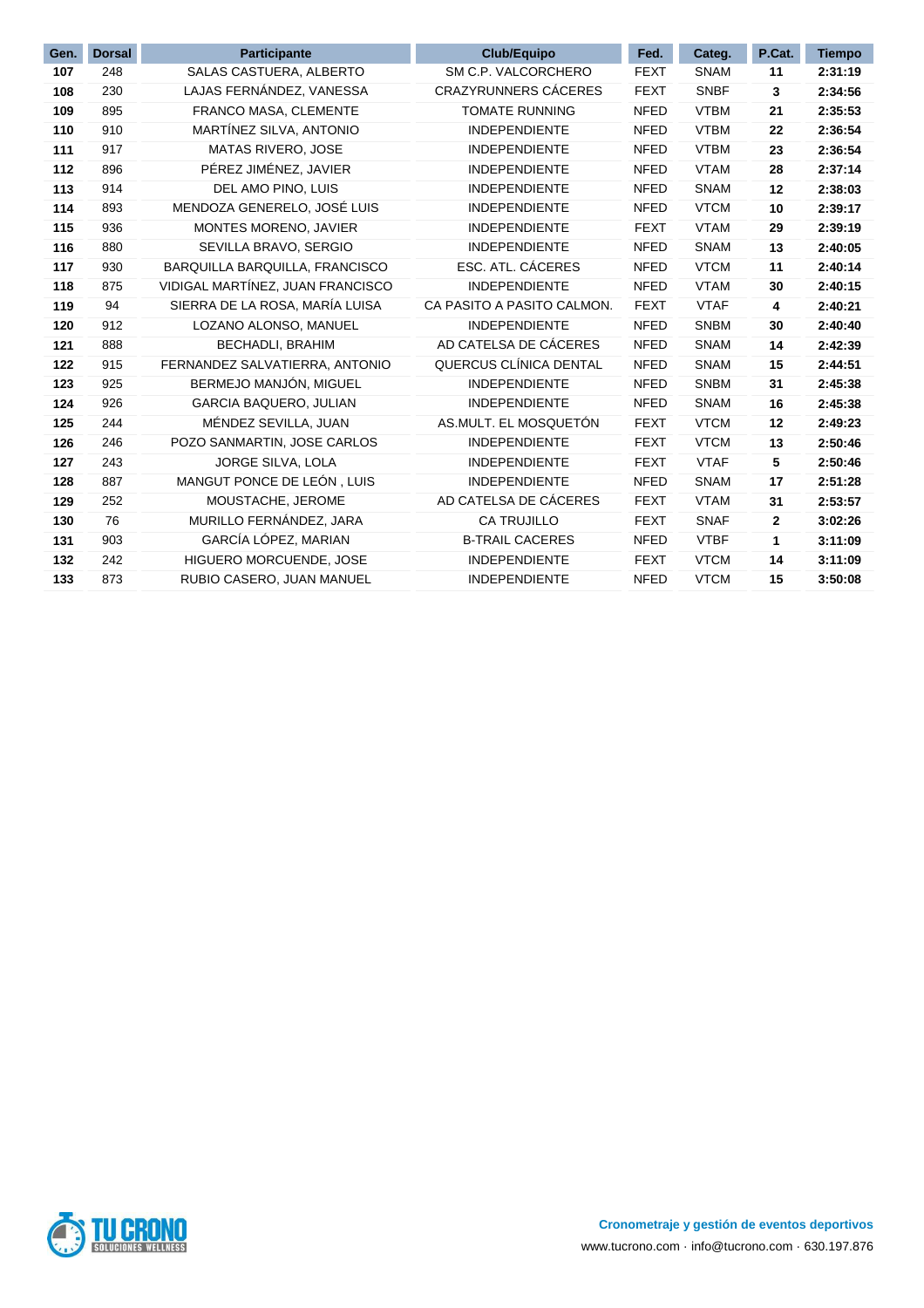



| <b>CATEGORÍA</b> |      |               | <b>MVOL</b><br><b>JOVM</b> |                             |          |  |  |
|------------------|------|---------------|----------------------------|-----------------------------|----------|--|--|
| P/Cat            | Gen. | <b>Dorsal</b> | <b>Participante</b>        | <b>Club/Equipo</b>          | Tiempo   |  |  |
|                  |      | 21            | GIL GONZALEZ, DAVID        | <b>CLUB DEPORTIVO JERTE</b> | 01:40:27 |  |  |
| $\mathbf{2}$     | 6    | 10            | MERINO GONZÁLEZ, JESÚS     | <b>CALA SERENA</b>          | 01:40:28 |  |  |
| 3                | 27   | 117           | GUEDELHA GARCIA, DAVID     | AD IES GREGORIO MARAÑÓN     | 01:56:34 |  |  |
| 4                | 30   | 890           | GONZÁLEZ BARAHONA. PABLO   | <b>INDEPENDIENTE</b>        | 01:57:28 |  |  |
|                  | 62   | 923           | DEL VIEJO GRAGERA, MANUEL  | AD VEGAS BAJAS              | 02:09:39 |  |  |

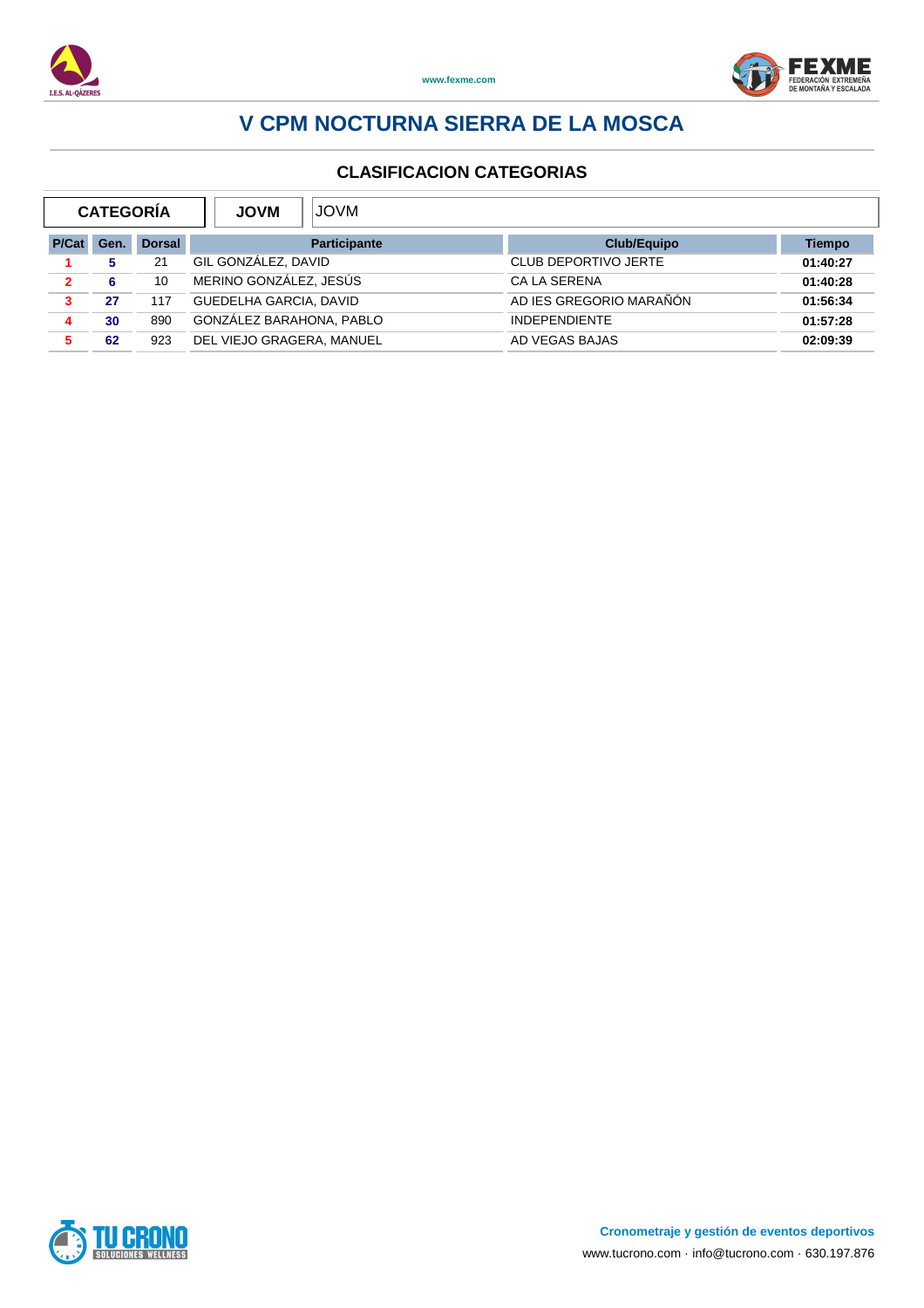



| <b>CATEGORÍA</b> |     | <b>SNAF</b>   | SNAF                     |                     |                      |          |
|------------------|-----|---------------|--------------------------|---------------------|----------------------|----------|
| <b>P/Cat</b>     | Gen | <b>Dorsal</b> |                          | <b>Participante</b> | <b>Club/Equipo</b>   | Tiempo   |
|                  | 99  | 922           | GUILLÉN PEÑAFIEL, REBECA |                     | <b>INDEPENDIENTE</b> | 02:27:38 |
|                  | 130 | 76            | MURILLO FERNANDEZ, JARA  |                     | CA TRUJILLO          | 03:02:25 |

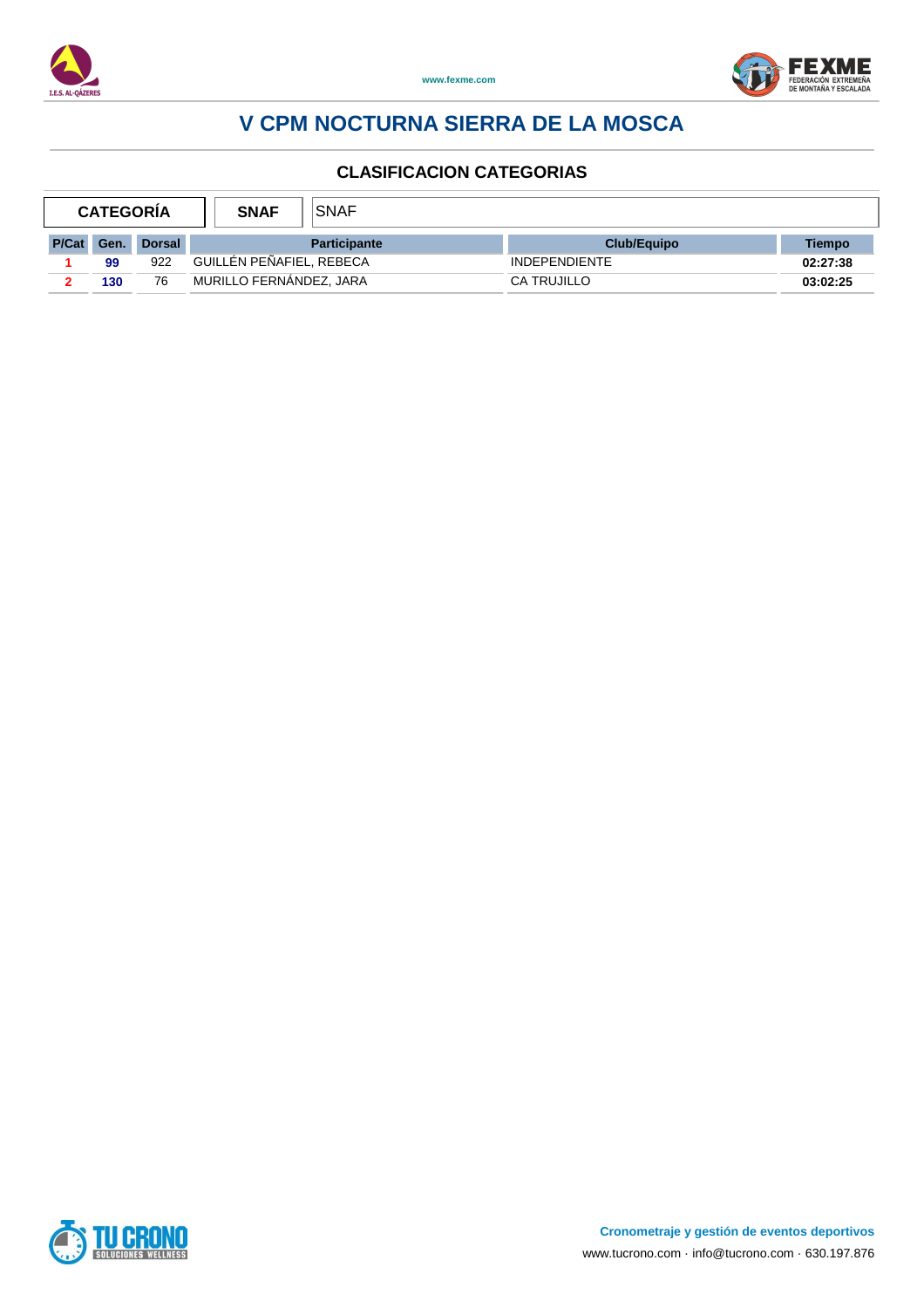



|                         | <b>CATEGORÍA</b> |               | <b>SNAM</b>                   | <b>SNAM</b>                    |                          |               |
|-------------------------|------------------|---------------|-------------------------------|--------------------------------|--------------------------|---------------|
| P/Cat                   | Gen.             | <b>Dorsal</b> |                               | <b>Participante</b>            | <b>Club/Equipo</b>       | <b>Tiempo</b> |
|                         | 3                | 171           | MONTERO FLORES, ISMAEL        |                                | TRAIL COMESUELAS BADAJOZ | 01:37:35      |
| $\overline{2}$          | 25               | 921           | ÁLVAREZ, VÍCTOR MANUEL        |                                | <b>INDEPENDIENTE</b>     | 01:53:15      |
| 3                       | 29               | 52            | FERNÁNDEZ JAÉN, IGNACIO       |                                | <b>CA MONTIJO</b>        | 01:57:06      |
| $\overline{\mathbf{4}}$ | 43               | 213           | LUENGO ORTIZ, JOSE ANTONIO    |                                | <b>SM TORREJONCILLO</b>  | 02:00:48      |
| 5                       | 58               | 57            |                               | HERNÁNDEZ CARRETERO, ANTONIO   | CD U LAGARTU RUNNING     | 02:07:57      |
| 6                       | 63               | 889           | DIAZ GONZALEZ, FERNANDO       |                                | <b>INDEPENDIENTE</b>     | 02:10:09      |
| 7                       | 78               | 871           |                               | MATEOS NAVARRO, CARLOS ANTONIO | <b>INDEPENDIENTE</b>     | 02:22:17      |
| 8                       | 96               | 878           | CASARES TOBÍAS, PEDRO JESÚS   |                                | <b>INDEPENDIENTE</b>     | 02:27:20      |
| 9                       | 102              | 862           | <b>GALÁN LUCAS, JAVIER</b>    |                                | <b>INDEPENDIENTE</b>     | 02:29:26      |
| 10                      | 104              | 927           |                               | HERNANDEZ CANDELARIO, ANTONIO  | <b>ACS</b>               | 02:30:41      |
| 11                      | 107              | 248           | SALAS CASTUERA, ALBERTO       |                                | SM C.P. VALCORCHERO      | 02:31:18      |
| 12                      | 113              | 914           | DEL AMO PINO, LUIS            |                                | <b>INDEPENDIENTE</b>     | 02:38:02      |
| 13                      | 116              | 880           | SEVILLA BRAVO, SERGIO         |                                | <b>INDEPENDIENTE</b>     | 02:40:04      |
| 14                      | 121              | 888           | BECHADLI, BRAHIM              |                                | AD CATELSA DE CÁCERES    | 02:42:38      |
| 15                      | 122              | 915           |                               | FERNANDEZ SALVATIERRA, ANTONIO | QUERCUS CLÍNICA DENTAL   | 02:44:50      |
| 16                      | 124              | 926           | <b>GARCIA BAQUERO, JULIAN</b> |                                | <b>INDEPENDIENTE</b>     | 02:45:37      |
| 17                      | 128              | 887           | MANGUT PONCE DE LEÓN, LUIS    |                                | <b>INDEPENDIENTE</b>     | 02:51:27      |

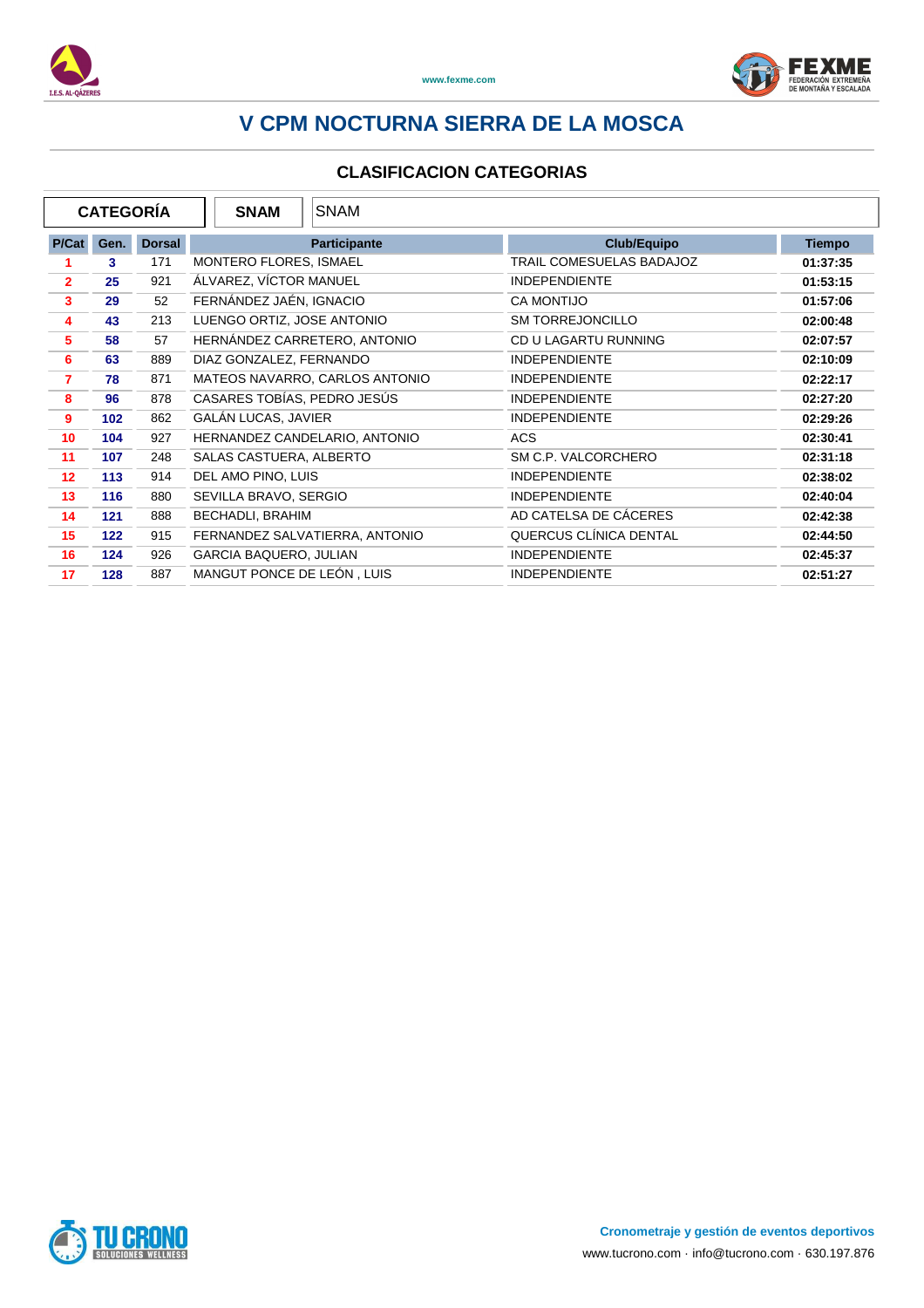



| <b>CATEGORIA</b> |      | <b>SNBF</b>   | SNBF                     |                                 |                          |          |
|------------------|------|---------------|--------------------------|---------------------------------|--------------------------|----------|
| P/Cat            | Gen. | <b>Dorsal</b> |                          | <b>Participante</b>             | <b>Club/Equipo</b>       | Tiempo   |
|                  | 52   | 128           | PENCO ROBLEDO, CARMEN    |                                 | CLUB ATLETISMO LA SERENA | 02:04:36 |
|                  | 93   | 236           |                          | BARBOSA LOPEZ, MARIA DEL CARMEN | ADS EXTREMADURA NATURAL  | 02:27:09 |
|                  | 108  | 230           | LAJAS FERNANDEZ, VANESSA |                                 | CRAZYRUNNERS CACERES     | 02:34:55 |

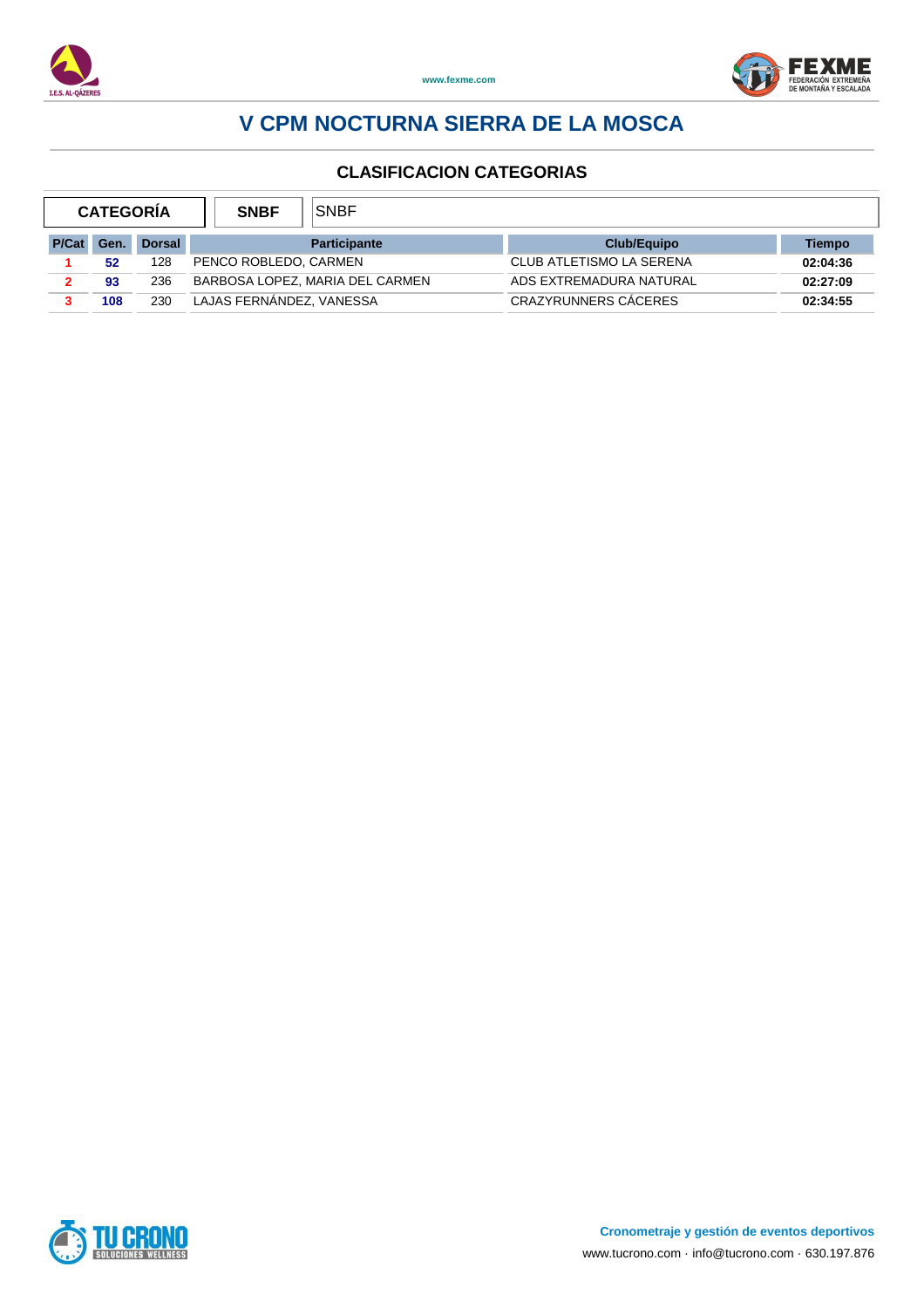



|                | <b>CATEGORÍA</b> |               | <b>SNBM</b>                  | <b>SNBM</b>                      |                             |               |
|----------------|------------------|---------------|------------------------------|----------------------------------|-----------------------------|---------------|
| P/Cat          | Gen.             | <b>Dorsal</b> |                              | <b>Participante</b>              | <b>Club/Equipo</b>          | <b>Tiempo</b> |
| 1              | 1.               | 907           | SILVERIO, JOSE               |                                  | AC PORTALEGRE/UTSM          | 01:34:32      |
| $\overline{2}$ | $\overline{2}$   | 18            | MADRUGA VICENTE, MIGUEL      |                                  | <b>SM TORREJONCILLO</b>     | 01:36:25      |
| 3              | 4                | 913           | DE MORENO GARCÍA, CARLOS     |                                  | <b>INDEPENDIENTE</b>        | 01:39:37      |
| 4              | $\overline{7}$   | 64            | LÓPEZ FLORES, SANTIAGO       |                                  | TRAIL COMESUELAS BADAJOZ    | 01:40:45      |
| 5              | 8                | 892           | BARRAGÁN MORENO, JAVIER      |                                  | CN CÁCERES LOS DELFINES     | 01:42:58      |
| 6              | 11               | 127           | PENCO ROBLEDO, ANTONIO       |                                  | CA LA SERENA                | 01:44:28      |
| $\overline{7}$ | 18               | 240           |                              | GONZALEZ BARBOSA, ANTONIO JOSE   | ADS EXTREMADURA NATURAL     | 01:50:40      |
| 8              | 22               | 66            | MARTIN ESTEBAN, ROBERTO      |                                  | <b>GPM TRAIL</b>            | 01:51:40      |
| 9              | 23               | 79            | PABLOS MENOR, LUIS ANGEL     |                                  | AD CATELSA DE CÁCERES       | 01:51:55      |
| 10             | 31               | 107           | COLLADO ESCUDERO, MIGUEL     |                                  | TRAIL COMESUELAS BADAJOZ    | 01:57:30      |
| 11             | 36               | 934           | SILVA GASPAR, ALONSO         |                                  | <b>ITACA</b>                | 01:58:24      |
| 12             | 38               | 865           | MARTINEZ CALADO, DAVID       |                                  | <b>INDEPENDIENTE</b>        | 01:59:49      |
| 13             | 41               | 88            |                              | SÁNCHEZ FLORES, FRANCISCO JOSÉ   | ADSM MONTÁNCHEZ             | 01:59:59      |
| 14             | 42               | 67            | MARTIN SALES, JUAN PABLO     |                                  | <b>SM TORREJONCILLO</b>     | 02:00:48      |
| 15             | 45               | 929           | MANZANO ESTEBAN, SERGIO      |                                  | <b>INDEPENDIENTE</b>        | 02:01:36      |
| 16             | 46               | 869           |                              | MORALEDA TRUJILLO, LUIS FERNANDO | <b>INDEPENDIENTE</b>        | 02:02:44      |
| 17             | 49               | 235           | ARIAS GARCÍA, JOSÉ EULALIO   |                                  | <b>CRAZYRUNNERS CÁCERES</b> | 02:04:19      |
| 18             | 50               | 45            | DELLANO GINÉS, ÁLVARO        |                                  | <b>CRAZYRUNNERS CÁCERES</b> | 02:04:20      |
| 19             | 51               | 860           | ALONSO PIÑERO, DANIEL        |                                  | <b>INDEPENDIENTE</b>        | 02:04:22      |
| 20             | 53               | 120           | JIMÉNEZ SÁNCHEZ, JUAN MANUEL |                                  | CLUB DEPORTIVO JERTE        | 02:04:43      |
| 21             | 64               | 95            | SIERRA MURIEL, JULIO         |                                  | CRAZYRUNNERS CÁCERES        | 02:11:06      |
| 22             | 65               | 897           | SÁNCHEZ JIMÉNEZ, ANTONIO     |                                  | <b>INDEPENDIENTE</b>        | 02:11:21      |
| 23             | 68               | 898           | CILLÁN MUÑOZ, DAVID          |                                  | <b>INDEPENDIENTE</b>        | 02:13:46      |
| 24             | 69               | 241           | GUILLÉN PRIETO, LUIS MIGUEL  |                                  | <b>GPM TRAIL</b>            | 02:13:53      |
| 25             | 80               | 253           | TORIL TIRADOS, JORGE         |                                  | <b>CRAZYRUNNERS CÁCERES</b> | 02:22:24      |
| 26             | 82               | 909           | ALONSO CALVO, CARLOS         |                                  | <b>INDEPENDIENTE</b>        | 02:23:20      |
| 27             | 87               | 249           |                              | SÁNCHEZ AVILA, FRANCISCO MANUEL  | <b>INDEPENDIENTE</b>        | 02:25:40      |
| 28             | 92               | 237           |                              | CARRETERO SANTOS, FRANCISCO JOSÉ | ADS EXTREMADURA NATURAL     | 02:27:09      |
| 29             | 101              | 906           | ÁVILA ROMÁN, JOSÉ MARÍA      |                                  | <b>INDEPENDIENTE</b>        | 02:27:55      |
| 30             | 120              | 912           | LOZANO ALONSO, MANUEL        |                                  | <b>INDEPENDIENTE</b>        | 02:40:39      |
| 31             | 123              | 925           | BERMEJO MANJÓN, MIGUEL       |                                  | <b>INDEPENDIENTE</b>        | 02:45:37      |

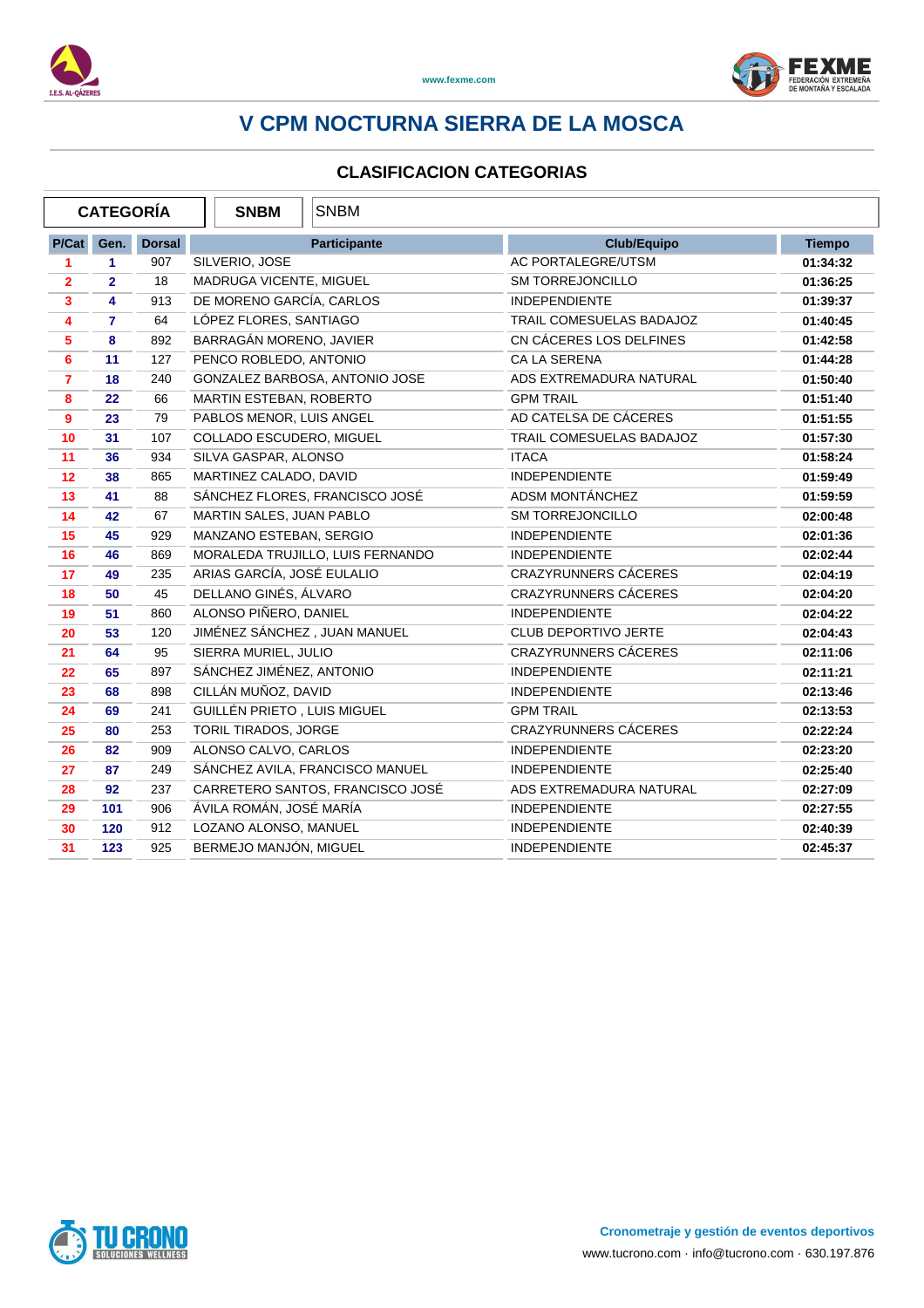



| <b>CATEGORÍA</b> |      |               | <b>VTAF</b><br><b>VTAF</b>     |                             |          |
|------------------|------|---------------|--------------------------------|-----------------------------|----------|
| P/Cat            | Gen. | <b>Dorsal</b> | <b>Participante</b>            | <b>Club/Equipo</b>          | Tiempo   |
|                  | 85   | 879           | NIETO GÓMEZ, SONIA             | ATLETISMO ARJONA            | 02:24:49 |
| 2                | 86   | 874           | <b>TIZON GALLEGO, TERESA</b>   | <b>CLUB MARATON CACERES</b> | 02:25:06 |
| 3                | 103  | 933           | CASTILLO LAJAS, SARA           | <b>ITACA</b>                | 02:30:29 |
|                  | 119  | 94            | SIERRA DE LA ROSA, MARÍA LUISA | CA PASITO A PASITO CALMON.  | 02:40:20 |
|                  | 127  | 243           | JORGE SILVA, LOLA              | <b>INDEPENDIENTE</b>        | 02:50:45 |

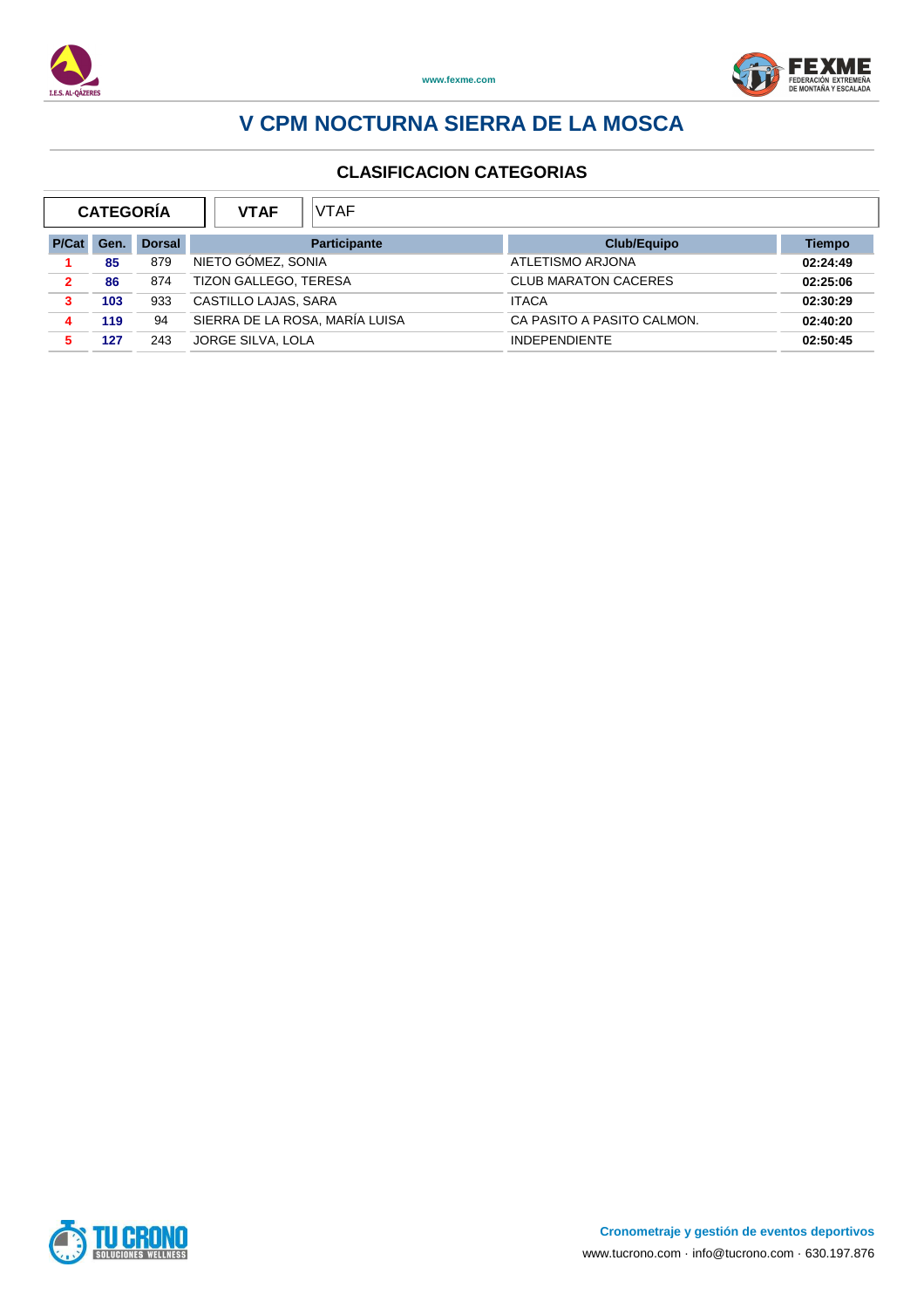



|                | <b>CATEGORÍA</b>  |               | <b>VTAM</b>                    | <b>VTAM</b>                      |                             |               |
|----------------|-------------------|---------------|--------------------------------|----------------------------------|-----------------------------|---------------|
| P/Cat          | Gen.              | <b>Dorsal</b> |                                | <b>Participante</b>              | <b>Club/Equipo</b>          | <b>Tiempo</b> |
| 1              | 9                 | 61            | <b>IGLESIAS MARTELL, CHIWY</b> |                                  | AD CATELSA DE CÁCERES       | 01:43:13      |
| $\mathbf{2}$   | 10                | 35            | BRAVO JORDAN, LUIS MANUEL      |                                  | ADS EXTREMADURA NATURAL     | 01:43:25      |
| $\mathbf{3}$   | $12 \overline{ }$ | 157           | GARCÍA SAS, ÓSCAR              |                                  | <b>GPM TRAIL</b>            | 01:45:55      |
| 4              | 15                | 131           | ROJAS SILVERO, JAVIER          |                                  | CA LA SERENA                | 01:49:16      |
| 5              | 16                | 24            | SÁNCHEZ GRANDE, JOSE MANUEL    |                                  | CA TRUJILLO                 | 01:49:40      |
| 6              | 19                | 882           | CLAVER MISAS, RICARDO          |                                  | <b>CLUB MARATON CACERES</b> | 01:50:52      |
| $\overline{7}$ | 21                | 931           | ALVANO CASADEMUNT, DARÍO       |                                  | <b>ITACA</b>                | 01:51:17      |
| 8              | 26                | 918           | CORREDOR PÉREZ, DEMETRIO       |                                  | <b>CLUB MARATON CACERES</b> | 01:53:38      |
| $\mathbf{9}$   | 34                | 928           | POZO MERINO, JUAN              |                                  | CA MITREO                   | 01:58:24      |
| 10             | 39                | 924           | NAVAS NEVADO, RAFAEL           |                                  | LA CEREZAL TEAM             | 01:59:55      |
| 11             | 56                | 159           | GÓMEZ BARRIOS, JOSÉ MARÍA      |                                  | TRAIL COMESUELAS BADAJOZ    | 02:06:43      |
| 12             | 59                | 251           | TEOMIRO MACIAS, JOSÉ CARLOS    |                                  | AD CATELSA DE CÁCERES       | 02:07:59      |
| 13             | 60                | 902           | RUBIALES LORO, MANE            |                                  | <b>INDEPENDIENTE</b>        | 02:08:49      |
| 14             | 66                | 905           |                                | MUÑOZ BERNARDO, FRANCISCO JOSE   | <b>INDEPENDIENTE</b>        | 02:11:23      |
| 15             | 71                | 864           | TAPIA, CARLOS                  |                                  | <b>INDEPENDIENTE</b>        | 02:15:27      |
| 16             | 72                | 901           | LÓPEZ MARTIN, MIGUEL ANGEL     |                                  | <b>SM TORREJONCILLO</b>     | 02:17:27      |
| 17             | 73                | 877           | ALVAREZ MENDEZ, DAVID          |                                  | <b>INDEPENDIENTE</b>        | 02:17:59      |
| 18             | 75                | 866           | SANTOS SANTANO, PABLO          |                                  | <b>INDEPENDIENTE</b>        | 02:19:56      |
| 19             | 76                | 62            | LARRE, ANTONY                  |                                  | AD CATELSA DE CÁCERES       | 02:19:57      |
| 20             | 77                | 228           | CRESPO MAHILLO, FC.O. JAVIER   |                                  | CD U LAGARTU RUNNING        | 02:20:54      |
| 21             | 79                | 911           | GARCÍA CASQUERO, DAVID         |                                  | <b>CRAZYRUNNERS CÁCERES</b> | 02:22:24      |
| 22             | 81                | 868           | DELGADO CASADO, JOSÉ MARÍA     |                                  | <b>INDEPENDIENTE</b>        | 02:22:25      |
| 23             | 88                | 863           | HERNÁNDEZ MARTÍN, ALFONSO      |                                  | <b>INDEPENDIENTE</b>        | 02:26:06      |
| 24             | 89                | 85            | RAMOS SOSA, RUBEN              |                                  | <b>CA MONTIJO</b>           | 02:26:38      |
| 25             | 90                | 245           | PÉREZ CRUZ, LEONARDO           |                                  | CA MONTIJO                  | 02:26:38      |
| 26             | 91                | 867           | GALLANA ÁLVAREZ, MANUEL        |                                  | <b>INDEPENDIENTE</b>        | 02:26:38      |
| 27             | 100               | 84            | PULIDO PINO, AGUSTIN           |                                  | <b>INDEPENDIENTE</b>        | 02:27:48      |
| 28             | 112               | 896           | PÉREZ JIMÉNEZ, JAVIER          |                                  | <b>INDEPENDIENTE</b>        | 02:37:13      |
| 29             | 115               | 936           | MONTES MORENO, JAVIER          |                                  | <b>INDEPENDIENTE</b>        | 02:39:18      |
| 30             | 118               | 875           |                                | VIDIGAL MARTÍNEZ, JUAN FRANCISCO | <b>INDEPENDIENTE</b>        | 02:40:14      |
| 31             | 129               | 252           | MOUSTACHE, JEROME              |                                  | AD CATELSA DE CÁCERES       | 02:53:56      |

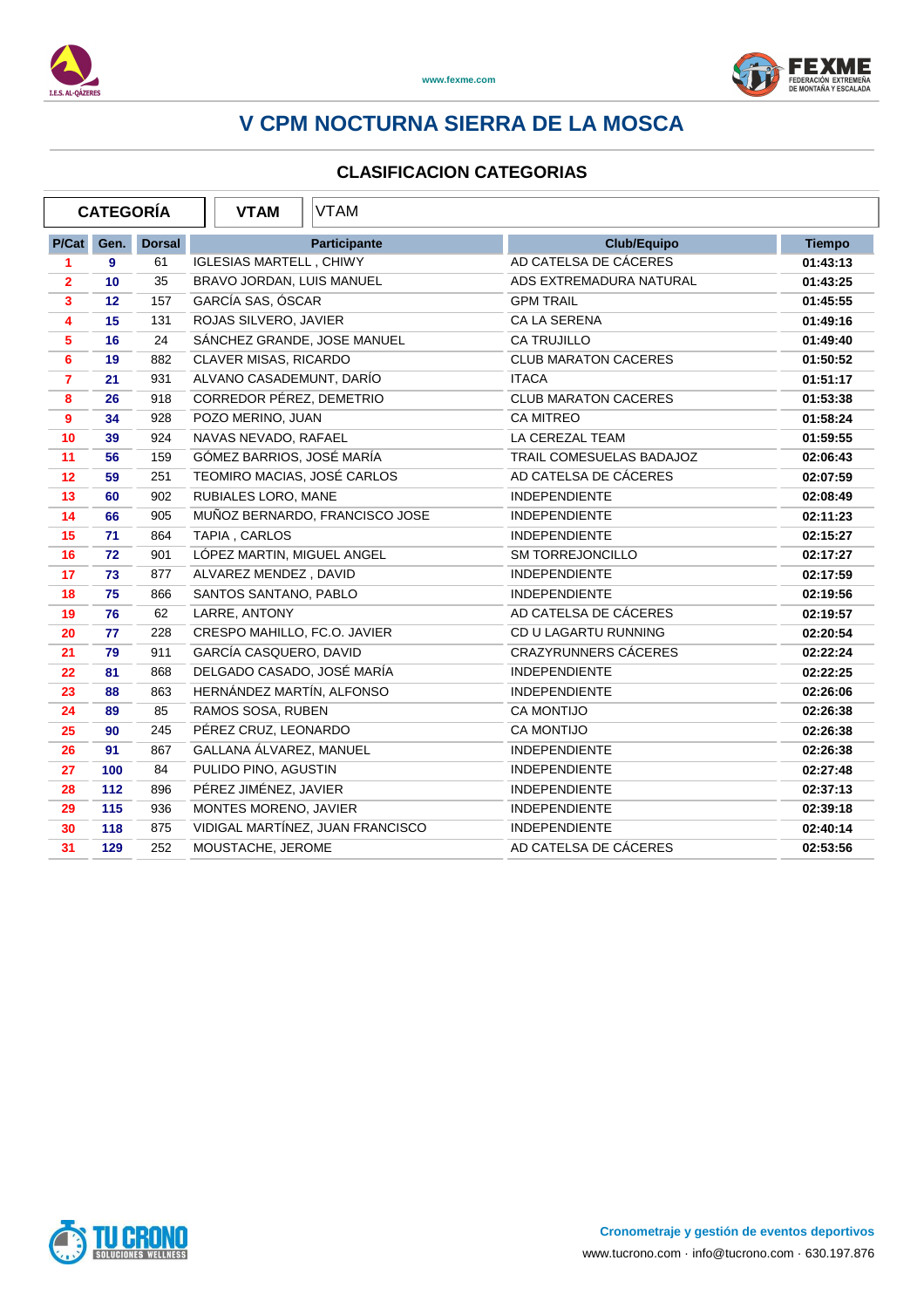



| <b>CATEGORIA</b> |      | <b>VTBF</b>   | /TBF                 |                     |                        |          |
|------------------|------|---------------|----------------------|---------------------|------------------------|----------|
| P/Cat            | Gen. | <b>Dorsal</b> |                      | <b>Participante</b> | <b>Club/Equipo</b>     | Tiempo   |
|                  | 131  | 903           | GARCÍA LÓPEZ, MARIAN |                     | <b>B-TRAIL CACERES</b> | 03:11:08 |

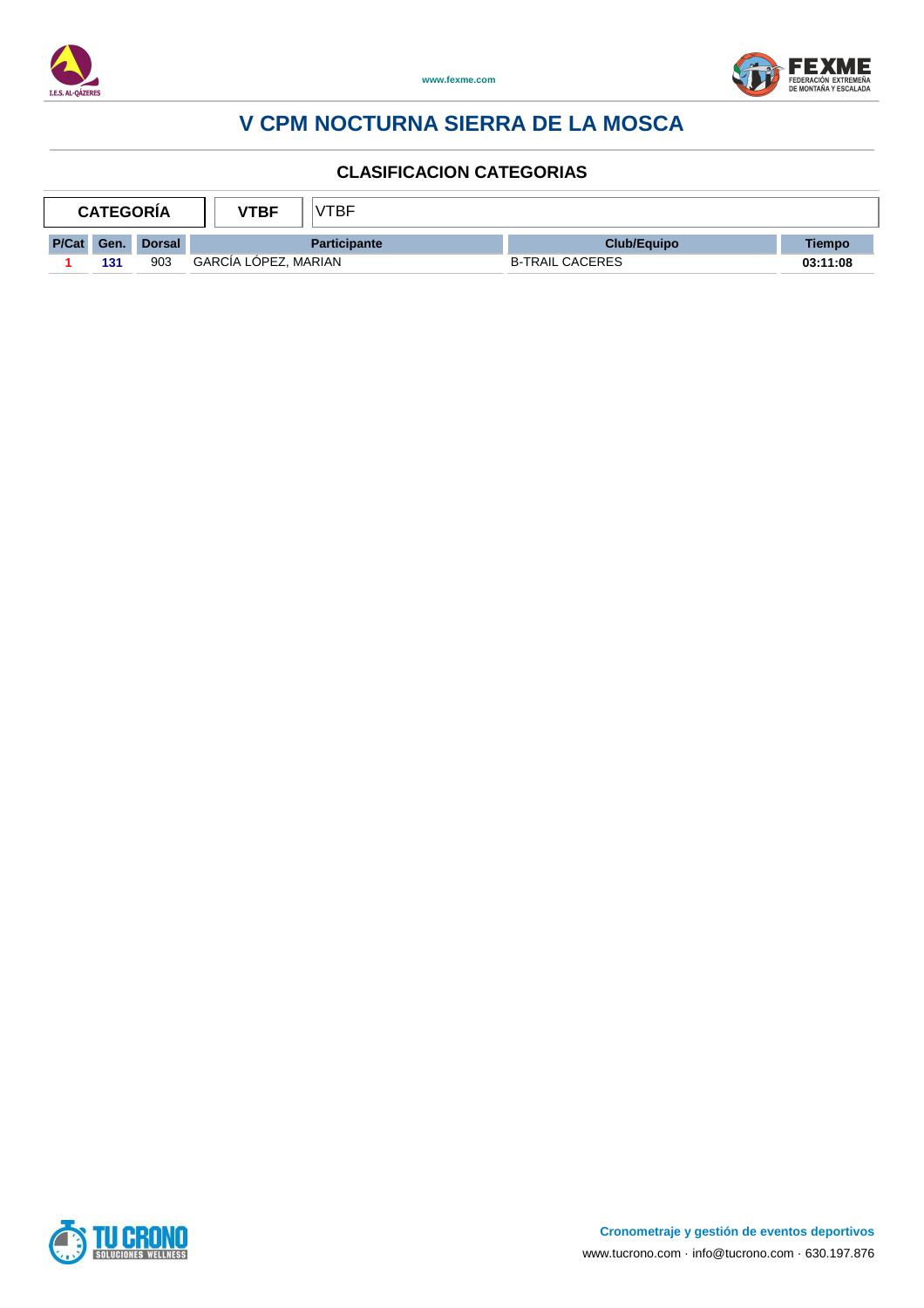



| <b>CATEGORÍA</b> |                 |               | <b>VTBM</b><br><b>VTBM</b>     |                             |               |
|------------------|-----------------|---------------|--------------------------------|-----------------------------|---------------|
| P/Cat            | Gen.            | <b>Dorsal</b> | <b>Participante</b>            | Club/Equipo                 | <b>Tiempo</b> |
|                  | 13              | 920           | ROYO COLLADO, ANGEL            | <b>ARTE FISICO</b>          | 01:48:08      |
| $\overline{2}$   | 14              | 55            | GÓMEZ GÓMEZ, PAKO              | AD IES GREGORIO MARAÑÓN     | 01:48:56      |
| $\mathbf{3}$     | 17              | 203           | GARCIA RODRIGUEZ, JOSE MARIA   | <b>CD PAPORROS-BTT</b>      | 01:50:11      |
| 4                | 24              | 96            | RODILLA GIL, JOSÉ ANTONIO      | AD IES GREGORIO MARAÑÓN     | 01:52:55      |
| $\sqrt{5}$       | 28              | 12            | TORRALVO MANZANO, DIONISIO     | CM LA COVACHA               | 01:56:43      |
| 6                | 32 <sub>2</sub> | 56            | GUTIÉRREZ BRONCANO, AURELIO    | <b>CA TRUJILLO</b>          | 01:57:45      |
| $\overline{7}$   | 33              | 83            | PORRAS TAMAYO, MIGUEL          | CA TRUJILLO                 | 01:57:46      |
| 8                | 37              | 224           | SOLER OLLERO, ESTEBAN          | <b>GPM TRAIL</b>            | 01:58:31      |
| 9                | 44              | 139           | BARRANTES SERRADILLA, JOSÉ     | AD CATELSA DE CÁCERES       | 02:01:13      |
| 10               | 48              | 904           | NOGALES ALTOZANO, JESÚS        | <b>CRAZYRUNNERS CÁCERES</b> | 02:04:16      |
| 11               | 55              | 125           | OSMA CORDERO, JACINTO          | SOC.MONTAÑEROS MONFRAGÜE    | 02:05:34      |
| 12               | 57              | 90            | SÁNCHEZ NÚÑEZ, SEVERIANO       | <b>SM TORREJONCILLO</b>     | 02:07:41      |
| 13               | 61              | 191           | FERNÁNDEZ TORRES, FRANCISCO    | <b>INDEPENDIENTE</b>        | 02:09:06      |
| 14               | 67              | 894           | SAAVEDRA ÁLVAREZ, JOSE ANTONIO | <b>INDEPENDIENTE</b>        | 02:12:12      |
| 15               | 70              | 239           | DIAZ VILLAR, FRANCISCO JAVIER  | TRAIL COMESUELAS BADAJOZ    | 02:14:50      |
| 16               | 74              | 881           | BRAVO PANIAGUA, DESAM          | <b>FONDISTAS MORALOS</b>    | 02:19:13      |
| 17               | 83              | 883           | MARCELO MARTIN, JUAN CARLOS    | <b>INDEPENDIENTE</b>        | 02:23:41      |
| 18               | 84              | 884           | PLATA ROSADO, JUAN CARLOS      | <b>CLUB MARATON CACERES</b> | 02:23:57      |
| 19               | 94              | 42            | DEL VIEJO GARCÍA, MANUEL       | AD VEGAS BAJAS              | 02:27:12      |
| 20               | 95              | 899           | MATEOS HERNANDEZ, JUAN ANGEL   | <b>B-TRAIL</b>              | 02:27:16      |
| 21               | 109             | 895           | FRANCO MASA, CLEMENTE          | <b>TOMATE RUNNING</b>       | 02:35:52      |
| 22               | 110             | 910           | MARTÍNEZ SILVA, ANTONIO        | <b>INDEPENDIENTE</b>        | 02:36:53      |
| 23               | 111             | 917           | MATAS RIVERO, JOSE             | <b>INDEPENDIENTE</b>        | 02:36:53      |